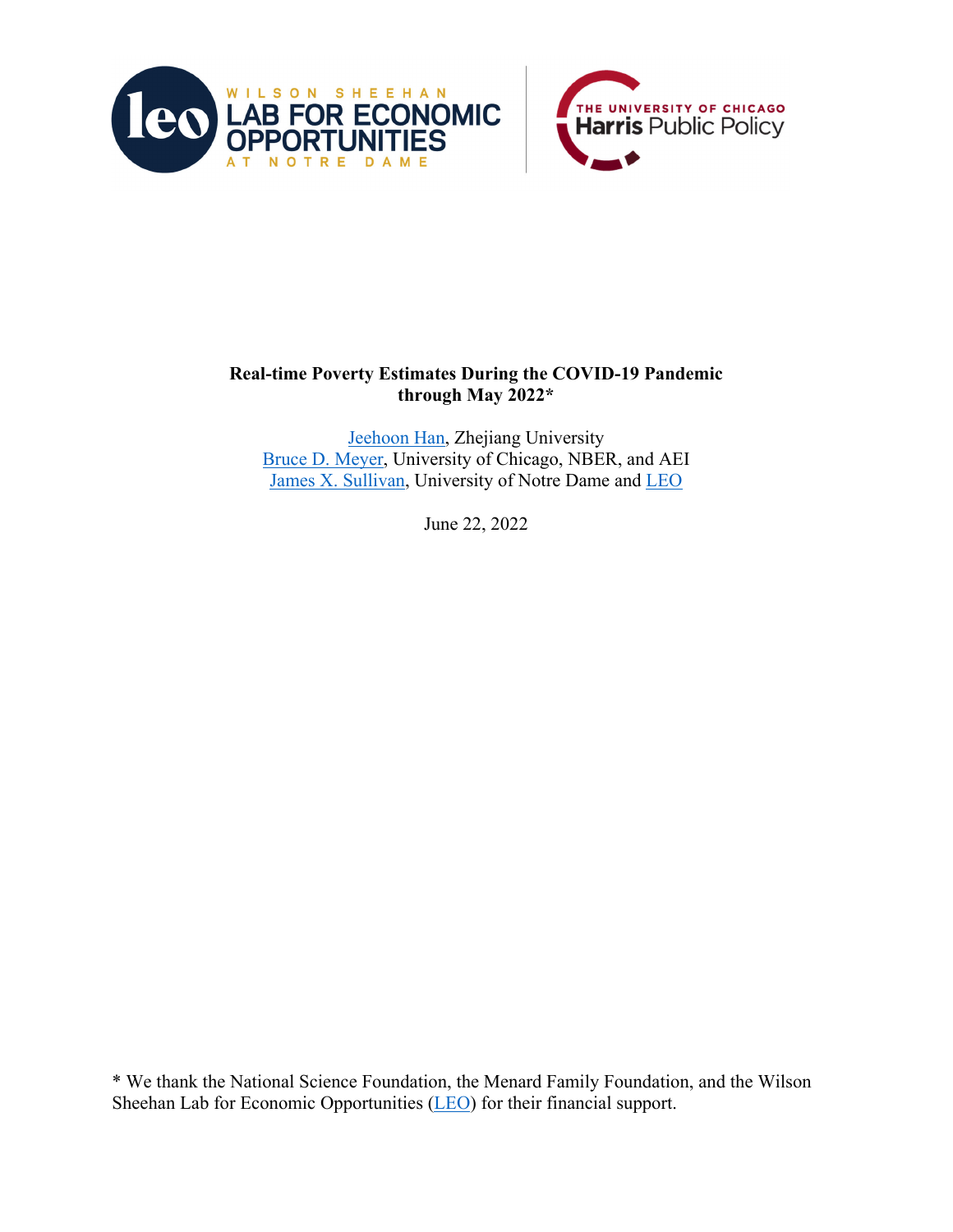## **Poverty Continues to Hold Steady**

The past two years have seen unprecedented job loss due to the pandemic, three rounds of government stimulus payments, a sharp rise in prices, expanded unemployment insurance, and many changes in other policies that have affected incomes and spending patterns. The government response to the pandemic has been at times generous but uneven across people and time.

What has been the effect of the pandemic, government stimulus, and other economic changes on poverty? Our most recent estimates, which are reported in Table 1, include data through May 2022 and accounts for the latest changes in prices. These estimates indicate that the poverty rate for May 2022 was 11.3 percent, which is up nearly 0.5 percentage points from the previous month.<sup>1</sup> However, we caution against making too much of month-to-month changes in our annual poverty measure given the variability due to relatively small samples from the monthly CPS.<sup>2</sup> To smooth out some of this variation, we also report a 3-month moving average of our poverty estimates (Table 2). These estimates show that poverty has remained fairly steady in 2022, with the 3-month moving average ranging from 11 to 11.5 percent. Our most recent estimate, is 0.6 percentage points higher than the rate just prior to the start of the pandemic, but 0.7 percentage points lower than the peak rate in September  $2021$ <sup>3</sup> Focusing on the moving average, the poverty rate for more disadvantaged groups including blacks, Hispanics, and those with a high school degree or less is more than a percentage point higher today than it was prior to the pandemic. However, it is more than a percentage point lower than it was at its height during the pandemic in the latter part of 2021.

## *Path of Poverty Earlier in the Pandemic*

The effect of the pandemic on the economy and the government's response have had a noticeable impact on poverty rates over the past year. In a recent study, published in the *Brookings Papers on Economic Activity*, we developed a new poverty measure that provides near-real-time poverty estimates using U.S. Census Bureau data. These estimates, which can be produced with a lag of only a few weeks, provide immediate information on how the pandemic is affecting individuals and families. As a result, the estimates should guide government policies and programs that help prevent people from slipping into poverty during sharp downturns in the economy. These monthly updates are also available through our Poverty Measurement Dashboard at http://povertymeasurement.org/covid-19-poverty-dashboard/.

<sup>&</sup>lt;sup>1</sup> Due to the moderate sized samples available to construct these monthly rates, the estimates are imprecise. Consequently, changes in poverty between consecutive months are not statistically significant.

 $2$  The family income question is only asked of a quarter of the Monthly CPS sample.

<sup>&</sup>lt;sup>3</sup> Our poverty rate is estimated using household income over the past twelve months including the interview month. So, the poverty rate for May 2022 is calculated using the reference period for income from June 2021 through May 2022. This window included the months when most households with children received advance Child Tax Credit (CTC) payments, which were paid from July through December. As noted in past reports, we think it is likely that CTC payments are included in our income measure as we found substantial evidence that Economic Impact Payments (which are also tax credits) were registered, though we cannot be sure that any particular income source is included in the reports of total money income.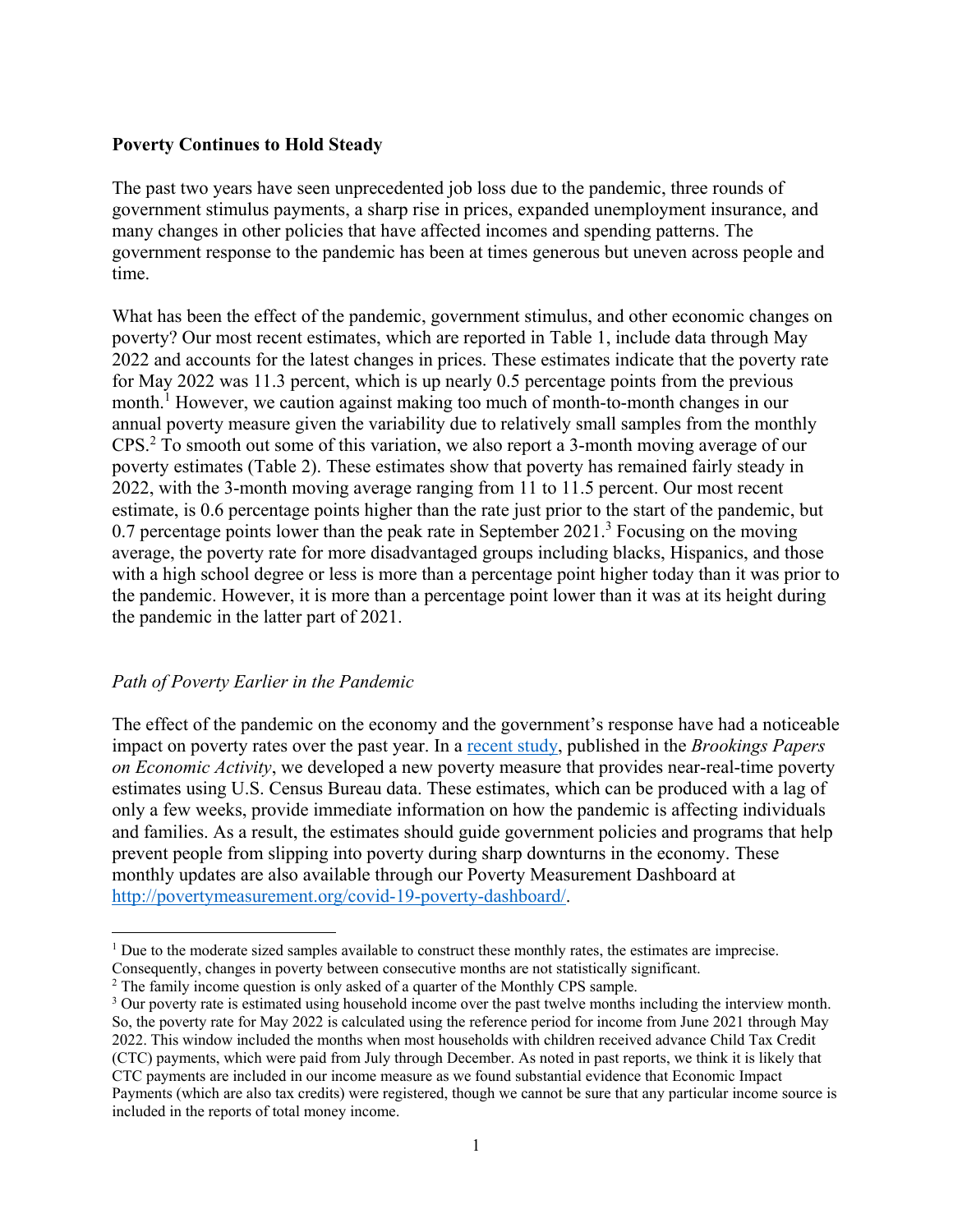Our initial study provided estimates through June 2020. In Table 1, we report these estimates as well as updated results through May 2022.<sup>6</sup> As these results show, poverty declined by 1.3 percentage points in the first few months after the start of the pandemic from 10.8 percent in January 2020 to 9.6 percent in June 2020. Poverty declined across a range of demographic groups and geographies, with some of the most noticeable declines evident for people with low levels of education and for those who fall into the "other race" (neither white nor Black) category. In our initial study, we also showed that the entire decline in poverty through June 2020 can be accounted for by the one-time stimulus checks the federal government issued, predominantly in April and May 2020, and the expansion of unemployment insurance eligibility and benefits. Those stimulus payments provided up to \$1,200 to individuals and \$2,400 to married couples without dependents, and the unemployment insurance benefits were initially supplemented by \$600 per week and eligibility was broadened. Our analyses indicate that in the absence of these programs, poverty would have risen sharply.

In the last 6 months of 2020, however, poverty rose sharply, as some of the benefits that were part of the initial government relief package expired. Poverty rose by 2.1 percentage points from 9.6 percent in June to 11.7 percent in December, adding about 7 million people to the ranks of the poor. Poverty rose each month between June and November even though the unemployment rate fell by 40 percent (from 11.1 percent to 6.7 percent) during this period. This disconnect between poverty and unemployment is not surprising given that many government benefits expired and unemployment insurance benefits are typically only about half of pre-job loss earnings.

The increase in poverty in the latter half of 2020 was more noticeable for Blacks, children, and those with a high school education or less. For Blacks, poverty rose by 3.2 percentage points between June and December. Poverty also rose noticeably for those with a high school education or less, from 16.9 percent in June to 22.4 percent in December.

A new round of stimulus payments of up to \$600 per person started going out in January 2021 and Pandemic Unemployment Compensation, which provides supplemental benefits to those collecting unemployment insurance, was revived at a lower amount (\$300 per week as compared to the \$600 per week supplement that expired in July 2020). The American Rescue Plan provided additional stimulus payments of up to \$1,400 per person as well as an extension of the \$300 Pandemic Unemployment Compensation payments to September 2021, although some states stopped providing these supplemental benefits a few months earlier.

<sup>&</sup>lt;sup>6</sup> The estimates reported in Table 1 differ from those reported in Han et al. (2020)—and in previous reports because we have slightly changed our methods. First, we have revised the thresholds. In Han et al. (2020) we used the official poverty thresholds, which are only updated annually for inflation using the CPI. We now update the thresholds each month using the monthly CPI. Thus, for example, the thresholds we use for December of 2020 are the same as the official poverty thresholds for reference year 2020, but we then adjust these thresholds using the CPI to calculate poverty in the subsequent months, January-November 2021. Second, we revised the data we draw from to impute income using bracket values. We now draw within bracket values from the 2021 ASEC to impute income in 2022, while we use the 2020 (2019) ASEC to impute income in 2021 (2020). Previously, we used the 2019 (2020) ASEC to impute income in January 2020 - January 2021 (February 2021 -January 2022). These revisions have only a small effect on the level of our poverty estimates and virtually no effect on the changes over time.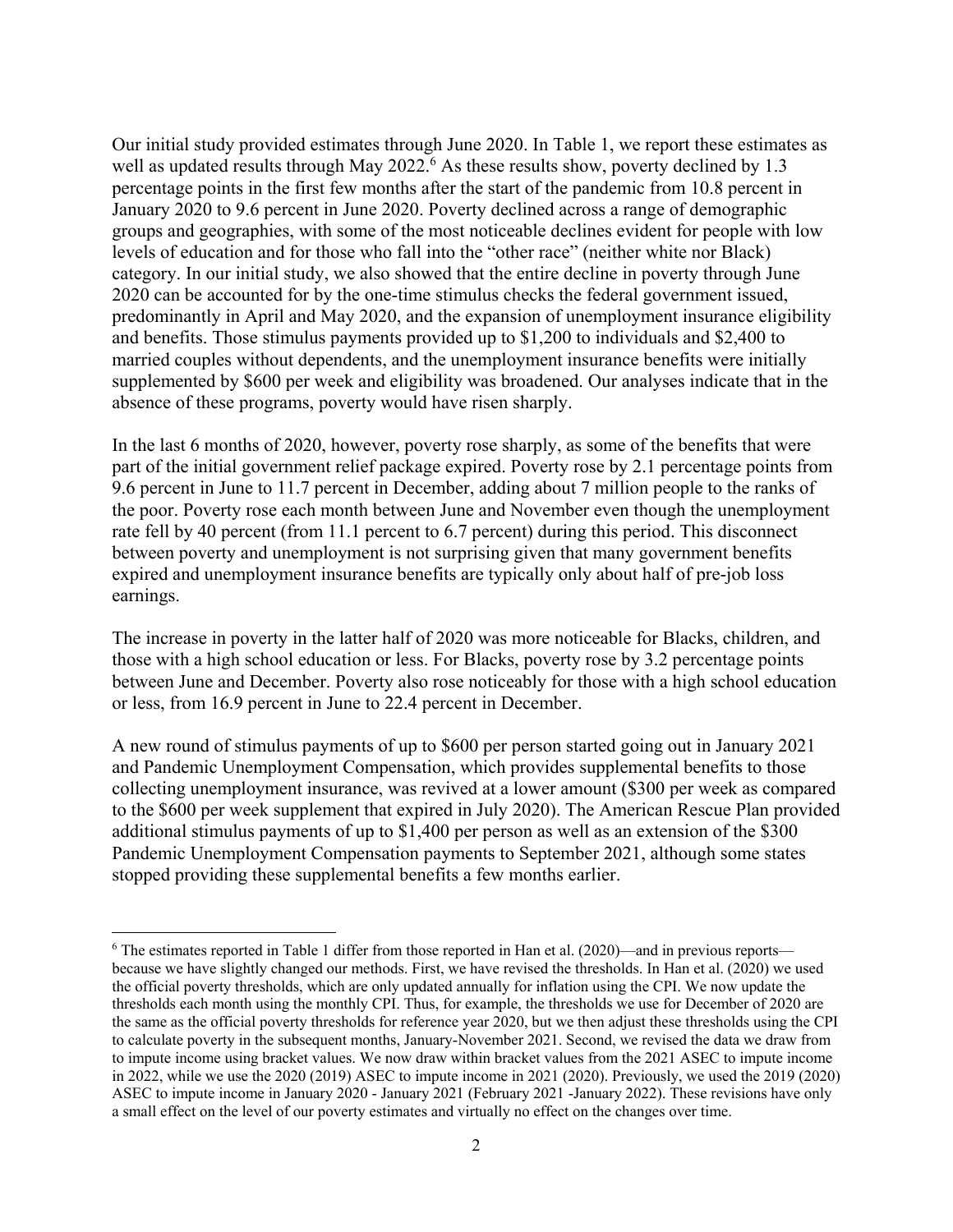## *Methods*

To calculate near-real-time estimates of poverty, we use data from the monthly Current Population Survey (CPS), a nationally representative survey of about 60,000 households each month — the same survey that is used to calculate official monthly unemployment statistics. This survey includes a global question about family income that is asked of a quarter of the sample and provides the data necessary to estimate poverty. To determine the poverty status of a family, we compare their income to their official poverty threshold, adjusted for inflation on a monthly basis. Specifically, we multiply the 2021 poverty thresholds by an adjustment factor, which is calculated as the average monthly CPI during the 12-month reference period for income in a given monthly CPS. We show that, historically, the real-time poverty estimate from the monthly CPS has been a good predictor of changes in the official poverty rate.

We should caution against overinterpreting the month to month variation in poverty rates, particularly for smaller subgroups of the population. Given the smaller sample available to construct real-time poverty estimates, one may want to average a few months to reduce this volatility.

We should also note some important limitations with this approach. First, as with the official measure of poverty, this income source does not include in-kind benefits such as food stamps and housing subsidies. It also may miss some taxes, although as discussed above there are reasons to believe tax payments such as the advance CTC would be included. Another potential limitation with our approach for tracking poverty over time is that the price index used to adjust thresholds overstates inflation. In previous work, we have shown that this price index bias significantly affects estimates of changes in poverty over several decades.<sup>7</sup> Such bias, however, is likely to be very small when calculating changes in poverty within a year. It is also important to note that income in surveys has been shown to be significantly underreported, especially for those with few resources, and the extent of under-reporting has increased over time.<sup>8</sup> This underreporting, however, is less likely to be a concern for the very short run changes that we examine, unless the pandemic significantly affected reporting. Despite these limitations, our approach arguably provides the most comprehensive information available on household resources and poverty in real time for a nationally representative sample.

<sup>&</sup>lt;sup>7</sup> Meyer, Bruce and Jim Sullivan (2012), "Winning the War: Poverty from the Great Society to the Great Recession," Brookings Papers on Economic Activity, Fall, p. 133-183. https://www.brookings.edu/bpeaarticles/winning-the-war-poverty-from-the-great-society-to-the-great-recession/.

<sup>&</sup>lt;sup>8</sup> See Meyer, B.D., Mok, W.K.C. and Sullivan, J.X. 2015. Household Surveys in Crisis. Journal of Economic Perspectives, 29 (4), 199–226; Meyer, Bruce D. and James X. Sullivan, 2011. "Viewpoint: Further Results on Measuring the Well-Being of the Poor Using Income and Consumption." Canadian Journal of Economics 44(1): 52- 87; and Meyer, Bruce D. and James X. Sullivan, 2003, "Measuring the Well-Being of the Poor Using Income and Consumption," Journal of Human Resources 38(S): 1180-1220.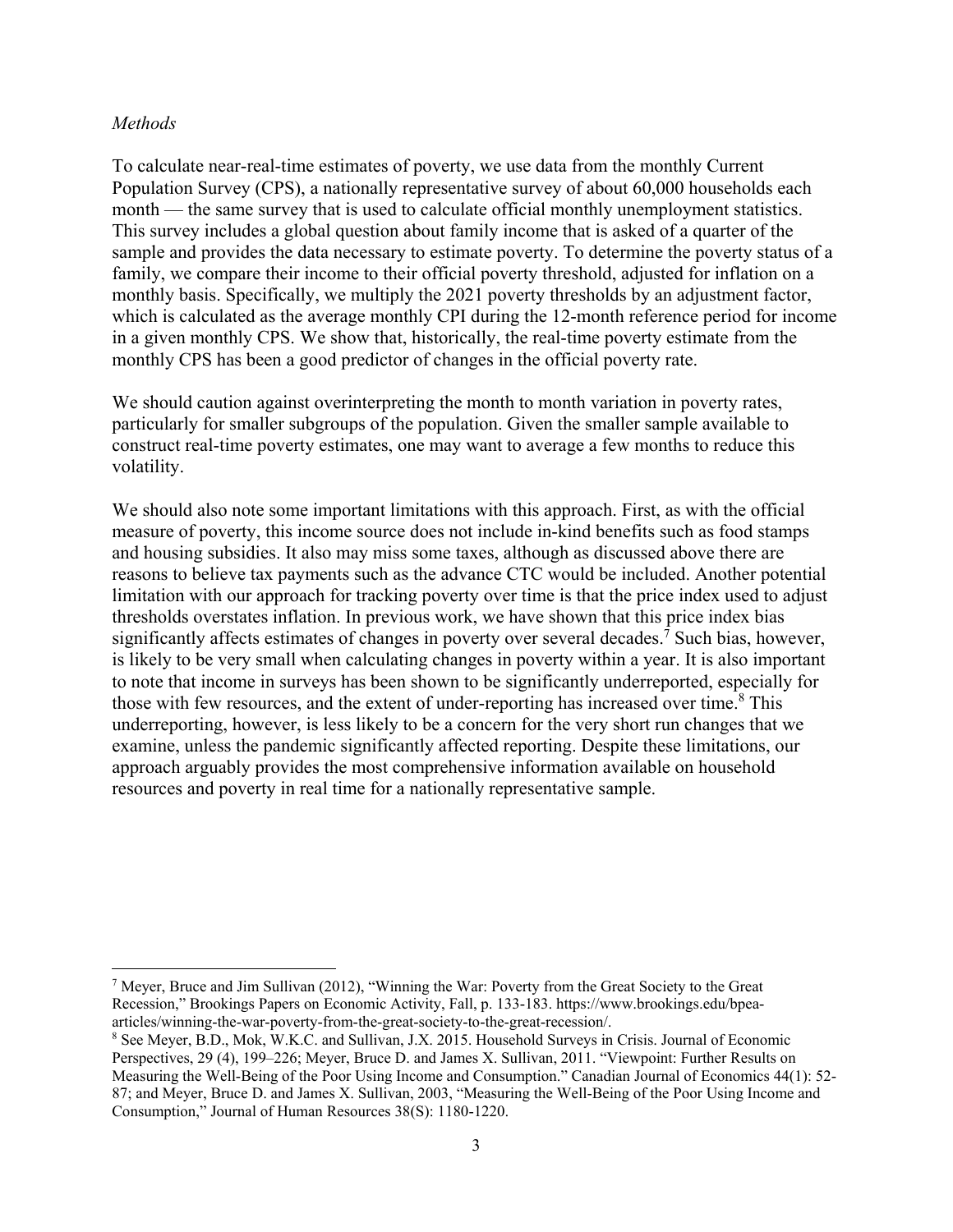| Sample          | All individuals |          | Individuals Individuals Individuals<br>Age 18-64 | Age 65+ | Race:<br>White | Race:<br><b>Black</b> | Race:<br>Other | Ethnicity:<br>Hispanic | Ethnicity:<br>Non-<br>Hispanic | Gender: Gender:<br>Male |         | Head      | Head                  | UI                      | UI         |
|-----------------|-----------------|----------|--------------------------------------------------|---------|----------------|-----------------------|----------------|------------------------|--------------------------------|-------------------------|---------|-----------|-----------------------|-------------------------|------------|
|                 |                 |          |                                                  |         |                |                       |                |                        |                                |                         | Female  |           | Education: Education: | Recipiency: Recipiency: |            |
|                 |                 |          |                                                  |         |                |                       |                |                        |                                |                         |         | H.S.      | Some                  | High Q1                 | Low Q1     |
|                 |                 | Age 0-17 |                                                  |         |                |                       |                |                        |                                |                         |         | Degree or | College or            | Recipiency              | Recipiency |
|                 |                 |          |                                                  |         |                |                       |                |                        |                                |                         |         | below     | above                 | $(>=35%)$               | (<35%)     |
| Jan-20          | 10.8%           | 15.2%    | 9.9%                                             | 7.7%    | 9.5%           | 18.0%                 | 12.3%          | 20.2%                  | 8.8%                           | 10.3%                   | 11.3%   | 21.2%     | 5.9%                  | 9.4%                    | 12.1%      |
| Feb-20          | 10.9%           | 15.0%    | 9.7%                                             | 8.9%    | 9.0%           | 20.9%                 | 12.2%          | 17.4%                  | 9.4%                           | 9.9%                    | 11.8%   | 20.1%     | 6.3%                  | 9.9%                    | 11.8%      |
| Mar-20          | 10.4%           | 16.5%    | 8.7%                                             | 7.4%    | 8.8%           | 21.8%                 | 9.3%           | 16.7%                  | 9.0%                           | 9.0%                    | 11.8%   | 20.7%     | 5.5%                  | 8.6%                    | 12.1%      |
| Apr-20          | 9.4%            | 14.3%    | 7.9%                                             | 7.2%    | 7.8%           | 18.0%                 | 9.4%           | 18.4%                  | 7.2%                           | 8.7%                    | 10.0%   | 19.3%     | 4.7%                  | 8.4%                    | 10.3%      |
| May-20          | 9.2%            | 12.9%    | 8.4%                                             | 6.7%    | 8.0%           | 16.1%                 | 9.6%           | 18.4%                  | 7.0%                           | 8.5%                    | 9.9%    | 17.9%     | 5.3%                  | 8.5%                    | 10.0%      |
| <b>Jun-20</b>   | 9.6%            | 13.5%    | 8.6%                                             | 7.1%    | 8.0%           | 19.3%                 | 8.4%           | 18.0%                  | 7.5%                           | 9.0%                    | 10.1%   | 16.9%     | 6.3%                  | 8.8%                    | 10.3%      |
| $Jul-20$        | 10.3%           | 15.6%    | 9.2%                                             | 6.0%    | 8.9%           | 18.6%                 | 10.3%          | 19.4%                  | 8.0%                           | 9.0%                    | 11.5%   | 19.5%     | 5.7%                  | 10.1%                   | 10.4%      |
| Aug-20          | 10.6%           | 15.8%    | 9.4%                                             | 7.0%    | 8.1%           | 23.5%                 | 12.0%          | 14.2%                  | 9.7%                           | 9.7%                    | 11.4%   | 20.3%     | 5.8%                  | 10.1%                   | 11.0%      |
| Sep-20          | 10.8%           | 16.2%    | 9.3%                                             | 8.2%    | 8.9%           | 22.7%                 | 10.4%          | 17.8%                  | 9.3%                           | 10.1%                   | 11.5%   | 20.8%     | 5.9%                  | 8.7%                    | 12.8%      |
| Oct-20          | 11.5%           | 16.8%    | 10.1%                                            | 8.4%    | 9.7%           | 22.9%                 | 10.6%          | 18.0%                  | 9.9%                           | 10.7%                   | 12.2%   | 22.6%     | 6.1%                  | 10.2%                   | 12.6%      |
| <b>Nov-20</b>   | 11.8%           | 16.0%    | 11.0%                                            | 8.7%    | 10.2%          | 21.2%                 | 12.4%          | 21.7%                  | 9.5%                           | 11.0%                   | 12.6%   | 22.7%     | 6.4%                  | 10.5%                   | 13.1%      |
| Dec-20          | 11.7%           | 16.2%    | 10.7%                                            | 8.4%    | 10.3%          | 22.5%                 | 9.7%           | 22.7%                  | 9.1%                           | 11.4%                   | 12.0%   | 22.4%     | 6.5%                  | 10.4%                   | 13.0%      |
| Jan-21          | 11.3%           | 16.5%    | 10.2%                                            | 7.2%    | 9.6%           | 20.8%                 | 12.1%          | 18.4%                  | 9.6%                           | 10.7%                   | 11.9%   | 21.7%     | 6.4%                  | 10.4%                   | 12.1%      |
| Feb-21          | 11.3%           | 16.4%    | 10.3%                                            | 7.4%    | 9.3%           | 20.8%                 | 13.7%          | 20.0%                  | 9.3%                           | 10.6%                   | 12.1%   | 22.5%     | 5.7%                  | 10.6%                   | 12.0%      |
| Mar-21          | 11.8%           | 17.5%    | 10.5%                                            | 8.0%    | 10.6%          | 21.5%                 | 9.3%           | 20.7%                  | 9.7%                           | 10.6%                   | 12.9%   | 22.3%     | 6.7%                  | 9.4%                    | 14.0%      |
| Apr-21          | 11.3%           | 16.8%    | 10.2%                                            | 7.5%    | 9.7%           | 21.1%                 | 11.0%          | 19.6%                  | 9.4%                           | 10.3%                   | 12.3%   | 21.1%     | 6.6%                  | 10.2%                   | 12.4%      |
| $May-21$        | 11.3%           | 16.8%    | 9.9%                                             | 7.8%    | 9.5%           | 22.9%                 | 11.1%          | 20.9%                  | 9.0%                           | 10.4%                   | 12.0%   | 21.7%     | 6.0%                  | 10.3%                   | 12.1%      |
| Jun-21          | 11.3%           | 15.7%    | 10.3%                                            | 8.2%    | 9.3%           | 23.0%                 | 11.8%          | 17.9%                  | 9.7%                           | 10.6%                   | 12.0%   | 21.3%     | 6.5%                  | 10.1%                   | 12.5%      |
| Jul-21          | 11.6%           | 16.8%    | 10.4%                                            | 8.2%    | 9.7%           | 21.6%                 | 13.0%          | 21.4%                  | 9.3%                           | 10.8%                   | 12.3%   | 21.8%     | 6.4%                  | 10.7%                   | 12.5%      |
| Aug-21          | 12.1%           | 17.7%    | 10.9%                                            | 8.3%    | 9.8%           | 24.5%                 | 14.5%          | 20.6%                  | 10.0%                          | 11.1%                   | 13.0%   | 23.3%     | 6.5%                  | 10.7%                   | 13.4%      |
| $Sep-21$        | 11.9%           | 16.6%    | 10.9%                                            | 8.6%    | 9.9%           | 23.7%                 | 13.1%          | 20.8%                  | 9.9%                           | 10.8%                   | 13.0%   | 22.6%     | 6.7%                  | 10.7%                   | 13.1%      |
| Oct-21          | 11.9%           | 17.7%    | 10.2%                                            | 9.5%    | 10.7%          | 21.7%                 | 9.6%           | 19.9%                  | 10.0%                          | 11.1%                   | 12.7%   | 23.4%     | 6.1%                  | 9.8%                    | 14.0%      |
| Nov-21          | 11.6%           | 16.3%    | 10.5%                                            | 8.6%    | 9.9%           | 20.9%                 | 13.1%          | 19.9%                  | 9.6%                           | 11.0%                   | 12.2%   | 21.9%     | 6.5%                  | 9.2%                    | 14.0%      |
| Dec-21          | 12.2%           | 16.1%    | 11.3%                                            | 9.5%    | 10.5%          | 21.3%                 | 13.3%          | 23.9%                  | 9.3%                           | 11.3%                   | 13.0%   | 23.4%     | 6.6%                  | 11.4%                   | 12.9%      |
| Jan-22          | 11.7%           | 16.9%    | 10.4%                                            | 9.0%    | 9.8%           | 22.4%                 | 13.1%          | 19.4%                  | 9.9%                           | 10.8%                   | 12.6%   | 21.3%     | 6.8%                  | 10.4%                   | 13.0%      |
| Feb-22          | 10.6%           | 15.2%    | 9.6%                                             | 7.7%    | 8.7%           | 18.9%                 | 14.6%          | 18.0%                  | 8.8%                           | 9.6%                    | 11.6%   | 20.5%     | 5.5%                  | 9.3%                    | 11.8%      |
| Mar-22          | 11.7%           | 16.7%    | 10.6%                                            | 7.9%    | 9.9%           | 22.6%                 | 10.8%          | 19.6%                  | 9.8%                           | 10.3%                   | 13.0%   | 23.3%     | 6.0%                  | 10.6%                   | 12.7%      |
| Apr-22          | 10.8%           | 15.1%    | 9.9%                                             | 8.0%    | 9.3%           | 19.4%                 | 11.3%          | 20.1%                  | 8.6%                           | 10.4%                   | 11.3%   | 20.4%     | 6.1%                  | 9.7%                    | 11.9%      |
| $May-22$        | 11.3%           | 16.4%    | 9.8%                                             | 9.2%    | 9.2%           | 22.0%                 | 13.4%          | 18.2%                  | 9.6%                           | 10.2%                   | 12.4%   | 21.6%     | 6.1%                  | 10.7%                   | 11.9%      |
| Jun-20 - Jan-20 | $-1.3%$         | $-1.6%$  | $-1.4%$                                          | $-0.6%$ | $-1.4%$        | 1.2%                  | $-3.9%$        | $-2.2%$                | $-1.2%$                        | $-1.3%$                 | $-1.3%$ | $-4.3%$   | 0.3%                  | $-0.7%$                 | $-1.9%$    |
| May-22 - Jun-20 | 1.7%            | 2.8%     | 1.2%                                             | 2.1%    | 1.1%           | 2.8%                  | 5.0%           | 0.2%                   | 2.1%                           | 1.2%                    | 2.3%    | 4.7%      | $-0.2%$               | 1.9%                    | 1.6%       |
| May-22 - Jan-20 | 0.5%            | 1.2%     | $-0.1%$                                          | 1.5%    | $-0.3%$        | 4.0%                  | 1.0%           | $-2.0%$                | 0.9%                           | $-0.1%$                 | 1.0%    | 0.4%      | 0.1%                  | 1.2%                    | $-0.2%$    |

Note: This table is an update of Table 1 of Han et al. (2020), althought the methods differ slightly. We now multiply impute income within brackets for all months using five draws, while Han et al. used a single draw. In Han et al., we used the official poverty thresholds, which are only updated annually for inflation using the CPI. We now update the thresholds each month using the monthly CPI. Thus, for example, the thresholds we use for December of 2020 are the same as the official poverty thresholds for reference year 2020, but we then adjust these thresholds using the CPI to calculate poverty in the subsequent months, January-November 2021. Second, we revised the data we draw from to impute income using bracket values. We now draw within bracket values from the 2021 ASEC to impute income in 2022, while we use the 2020 (2019) ASEC to impute income in 2021 (2020). Previously, we used the 2019 (2020) ASEC to impute income in January 2020 ‐ January 2021 (February 2021 ‐January 2022). See the paper for additional methods. The sample includes individuals who are included in the householders' families and who are in their 1st or 5th month in the survey. Individuals with imputed income are excluded from the sample. The statistics are weighted using fixed demographic weights since March 2020.